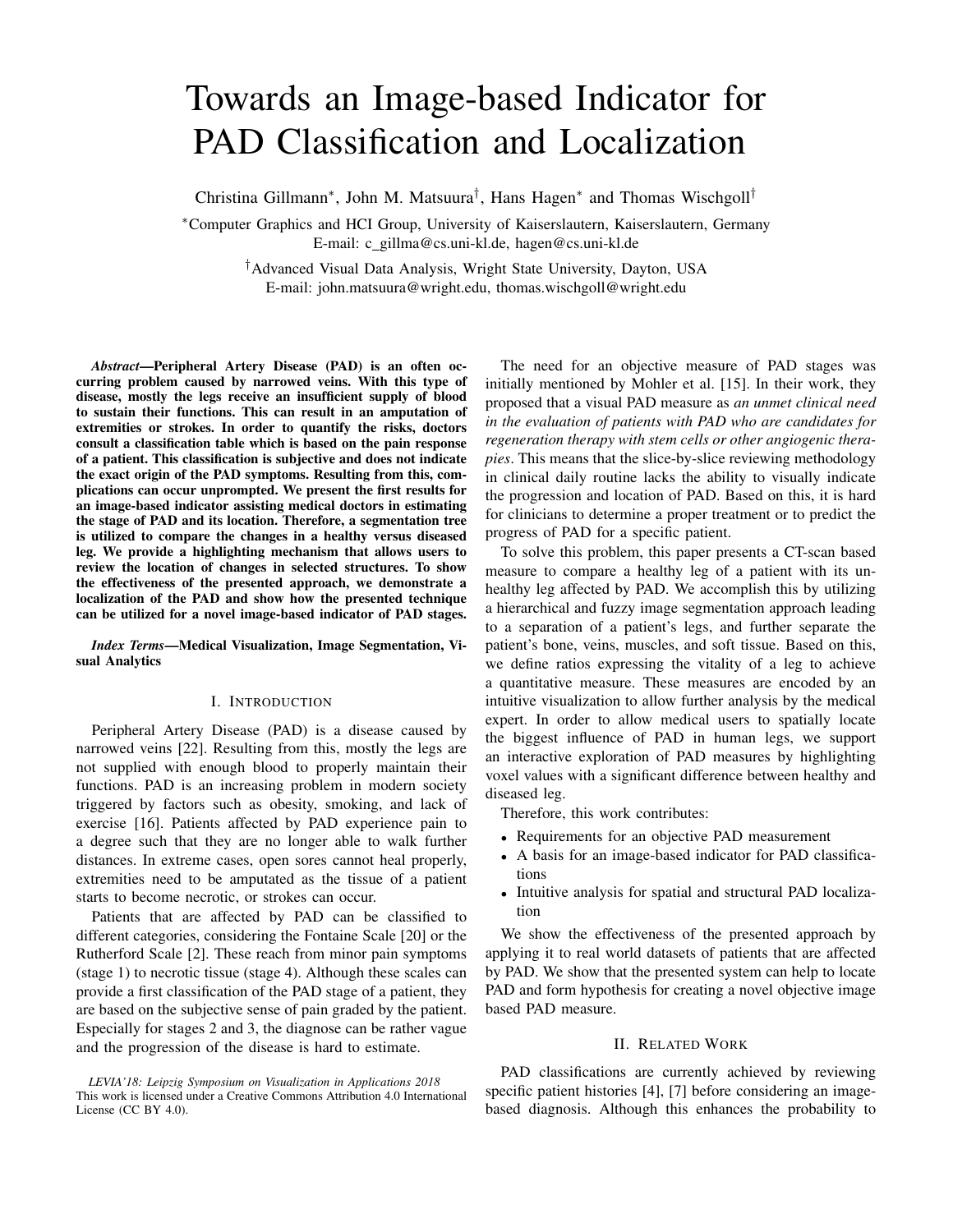detect patients with PAD diseases, medical images are required to confirm this hypothesis.

Matthew and Kramer [\[21\]](#page-7-2) summarized, the current state of the art in imaging methods that can be utilized to diagnose PAD disease. Their work shows that many PAD patient are not detected. This work aims to increase the accuracy of imaging techniques in order to achieve a better and faster treatment for patients.

Tang et al. [\[17\]](#page-6-5) mentioned the advantages of CT-scans during PAD diagnosis. They suggest further investigation of CT-scan image processing techniques. This work picks up this notion and utilizes a segmentation approach to allow an objective comparison and identification of PAD in CT scans.

CPR (Curved Planar Reformation) relates to the flattening of a vessel along its centerline by sampling the vessel crosssections [\[5\]](#page-6-6). The quality of the resulting planar gray-scale images are highly dependent on the chosen sampling strategies. In addition, the visualization of several vessels raise the question of their arrangement in a plane [\[13\]](#page-6-7), [\[14\]](#page-6-8), [\[19\]](#page-6-9). In contrast to planar visualization approaches volume rendering can be used to create a three-dimensional visualization of the monitored heart. The main problem for this class of visualization is the applied transfer function. Especially in medical datasets, they can be hard to find. Several approaches use additional knowledge obtained from cardiovascular modeling or simulations to create suitable and more accurate transfer functions [\[6\]](#page-6-10), [\[12\]](#page-6-11), [\[18\]](#page-6-12). Although these methods have been shown to be successful in displaying vessels and their calcification, these methods are not able compare a healthy and a diseased leg properly. In contrast to this, the presented approach provides a visual comparison of both legs of a patient and enables the clinician to locate the PAD disease more accurate.

Methods utilizing multi-modal visualization [\[23\]](#page-7-3) or MRI based flow measures [\[27\]](#page-7-4) are aiming to identify and quantify the occlusion in an affected vein. Although this is a good starting point, it is not sufficient for comparing the diseased and healthy leg of a patient. Therefore, the presented method utilizes a segmentation approach to allow a direct comparison of both legs.

In order to identify the changes in image data, a variety of image comparison metrics is available as shown in [\[8\]](#page-6-13), [\[24\]](#page-7-5), [\[28\]](#page-7-6), including distance-based functions. These usually require an initial image registration step in order to generate suitable results [\[29\]](#page-7-7). Contrary to this, the presented method works without a registration step and is based on a segmentation approach to allow the comparison of arbitrarily located and shifted legs. Spyridonos et al. [\[25\]](#page-7-8) presented a technique to compare medical images and identify their differences based on the Haussdorf distance. Although the technique is able to compare different images, the images need to be very similar to produce suitable results. In clinical daily routine, the acquired images can be very diverse even though they show the same aspect. To solve this problem, the presented work utilizes a segmentation that is suitable for all input scenarios in images and compares the resulting segments.

<span id="page-1-0"></span>

Fig. 1: Slice of an a CT scan of a PAD patient with both legs present. The different structures that are visible are highlighted. Here, differences between both legs are hard to determine.

Geurts et al. [\[9\]](#page-6-14) presented a technique to compare segmentation results based on statistical shape models. Although this is a good starting point for the presented work, we are refining this technique by examining the structural behavior of different segment and highlight the identified changes.

# <span id="page-1-1"></span>III. APPLICATION AND REQUIREMENTS ANALYSIS

PAD is a disease that results from an accumulation of plaque on vascular walls in the extremities of patients. It can cause wounds that do not heal properly, strokes, and can require amputation of the affected extremity when tissue starts to become necrotic. Many PAD patients are diagnosed very late or sometimes not at all which can cause dangerous complications. The state of the art analysis shows that there is a clear lack of a diagnosis method which allows a reliable and quantitative diagnosis of PAD.

This is due to slice-by-slice reviewing technique utilized in clinical daily routine. With this technique, medical doctors scroll through the stack of images that are contained in a CT scan, while solely looking at one slice at a time. Doctors are trained to create a three-dimensional image in their head. Here, it can be hard to determine the difference between a healthy and a diseased leg, as shown in Figure [1.](#page-1-0) In addition, it is hard to determine, if specific substructures vary depending on the considered leg.

To solve this problem, we initially achieved a list of requirements that need to be fulfilled by a visual indicator of PAD. We achieved this list through long discussions with our medical collaborators and a careful literature review. The list can be found above.

R1: *Quantitative comparison of diseased and healthy structures of extremities*. In order to understand the effect of PAD to a patient, it is not sufficient to solely examine the veins of a patient. Vessels can be slightly blocked along the walls, not leading to a visible blockade. Still, this can effect surrounding muscle tissue, which needs to be detected.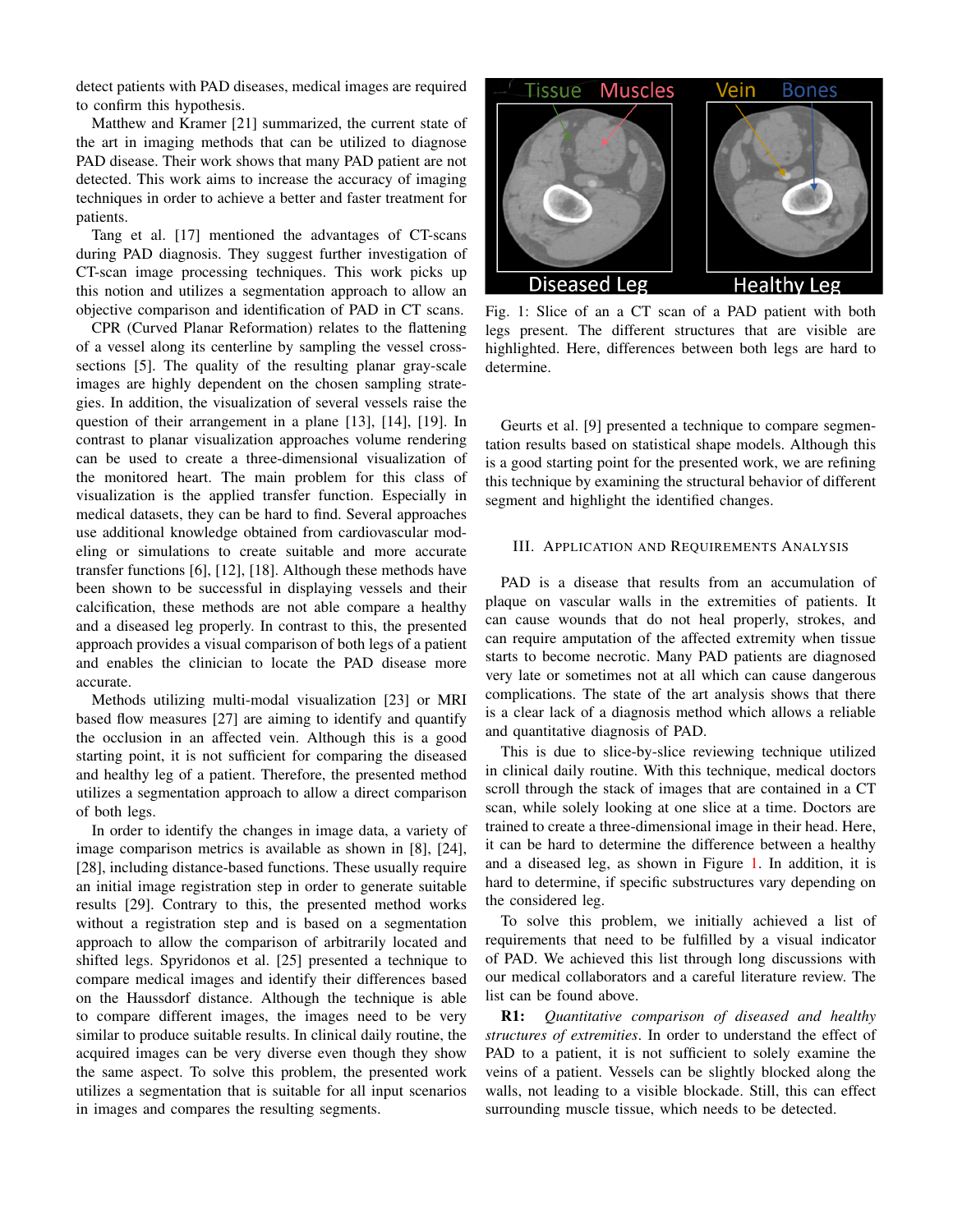R2: *Localization of PAD.* In order to determine a proper treatment for a patient or plan a surgery, clinicians need to know, where to intervene exactly.

R3: *Intuitive Exploration of patient data. [\[10\]](#page-6-15)* PAD diseases can be very unspecific and its effects differ from patient to patient. This requires an intuitive exploration of patient data, where doctors can observe aspects, they are interested in.

R4: *Inclusion of uncertainty information.* Medical image data is usually affected by uncertainty, which means that image pixels can vary in their intensity. This information needs to be included and visualized in any computational step to show the certainty of the computed results to the clinician.

## IV. METHODS

In order to achieve an objective visual indicator for the progression of a PDA that fulfills the formulated requirements, we present a visual workflow especially designed for medical doctors, as shown in Figure [2.](#page-2-0) Starting from the input image, we utilize a fuzzy and hierarchical segmentation approach to compare the sizes of specific subtructures in a healthy and diseased leg of a patient. In addition, we provide a back mapping, where all voxels in a structure are selected that exceed a user defined threshold. Based on this information, we are able to present intuitive visualizations for clinicians that highlight the structures with the biggest differences.

<span id="page-2-0"></span>

Fig. 2: Workflow of the presented Method. Starting from the input image, a segmentation approach is applied to compute PAD specific measurements. Users can select voxels in the diseased leg that differ drastically from the healthy leg. This back mapping, the PAD measure charts and the original image form the resulting visualization.

The input of the presented workflow is a CT scan, which is defined as a three-dimensional image that is referred to as I in the following. For the input image  $I$ , we are able to access each voxel x by  $I(x)$ . This function outputs a value s, which is the intensity value of the input image in the voxel  $x$ .

#### *A. Segmentation*

In order to compare a diseased and a healthy leg of a patient and to identify the differences, a separation of the input image into the individual structures encoded therein is required.

When comparing the legs of a patient on a CT scan, the provided comparison technique needs to aware of areas of

the legs that are captured, different positions of the legs and knee prosthesis. Here, it can be hard to determine an overall approach that is suitable for each case.

This can be achieved by a segmentation algorithm. The segmentation approach applied here is described by Gillmann et al. [\[11\]](#page-6-16) and defines a hierarchical and fuzzy image segmentation approach designed for medical applications. This approach is chosen because we are interested in a hierarchical composition of the structures encoded within the image, starting with a separation of the legs of a patient and continuing with re-segmenting each segment into its different structures, such as muscles and tissue. The fuzzy approach helps to obtain a description of each structure that is more precise compared to other methods and able to counteract sources of errors commonly occurring in CT scans, such as the partial volume [\[3\]](#page-6-17) effect or reconstruction artifacts [\[26\]](#page-7-9) that can lead to an unstable segmentation result. The work of Gillmann et al. showed evidence in having a high precision and being suitable for arbitrary medical image data.

<span id="page-2-1"></span>

(a) Segmentation tree T.



(b) Segmentation result for the example presented in Figure [1.](#page-1-0)

Fig. 3: Segmentation tree structure and resulting segmentation. a) Segmentation tree structure capturing both legs and their substructures. b) Segmentation result utilizing the defined segmentation tree structure. Areas, where the segmentation algorithm was not able to output certain results are shown transparent.

As a result of the hierarchical and fuzzy segmentation approach, we are able to obtain a segmentation tree  $(T)$  that separates the CT scan of a patients legs hierarchically as shown in Figure [3.](#page-2-1) Here, the input image is initially separated into foreground and background. The foreground can be further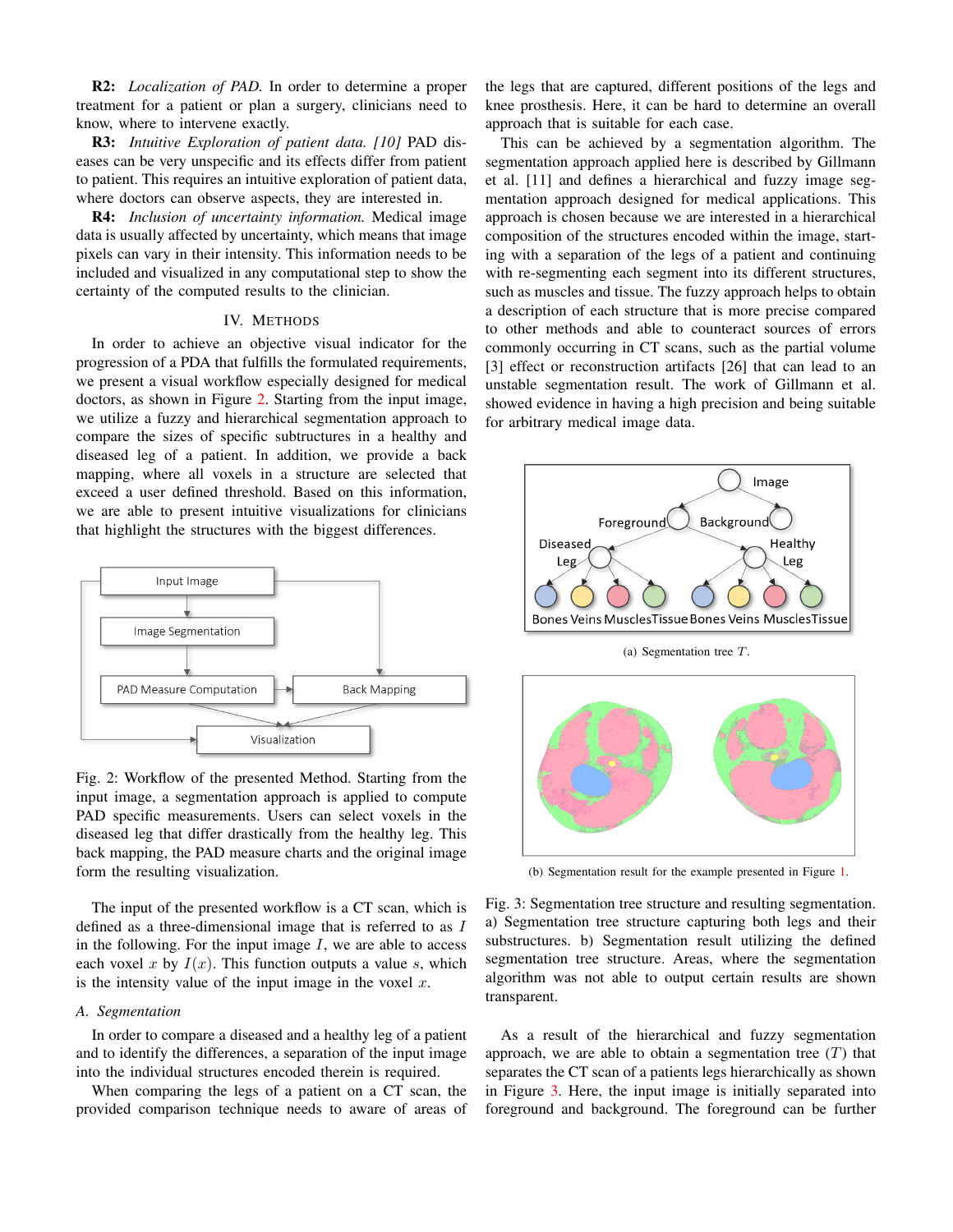<span id="page-3-0"></span>

Fig. 4: PAD Measures. a) Volume ratios of bone, veins, muscles and tissue in the healthy and diseased leg. b) Weighted histogram of the healthy and diseased leg segment. c) Combined visualization including the difference of volume ratios and the difference of weighted histograms.

separated into diseased leg and healthy leg. Each of the legs can be further separated into bones (blue), vein (yellow), muscles (red) and soft tissue (green). This scheme is utilized for all datasets that are subject of analysis.

For each of the mentioned segments  $(i)$ , the segmentation algorithm generates an image which includes the same number of pixels as the input image. Instead of the input intensity value of the CT scan, each pixels holds a probability that describes the likelyhood of that pixel to belong to the selected segment of the segmentation tree, referred to as  $\omega_i$ . For each node  $i$  in the segmentation tree  $T$ , this weight is referred to as  $\omega_i$ . In addition to the weight, each node additionally holds a reference to its parent, which is defined as  $p(i)$ .

The effectiveness of the selected segmentation approach can be reviewed in Figure [3](#page-2-1) b). Here, the designed segmentation tree was applied to the example dataset from Figure [1.](#page-1-0) Both legs where successfully separated from the background. Furthermore, all structures in each leg are captured correctly. When the algorithm was not able to make a clear decision to which structure a pixel belongs to, the pixel is shown with less opacity.

Although the utilized segmentation algorithm is especially designed for medical users, our approach is able to use any hierarchical and fuzzy image segmentation approach. A review of hierarchical image segmentation approaches can be found in [\[1\]](#page-6-18).

# *B. PAD Measures*

When reviewing the CT scan presented in Figure  $3$  a), it becomes clear that the classic slice-by-slice reviewing method utilized in clinical daily routine is not able to indicate the difference between a healthy and a diseased leg of a patient. Therefore, the presented method aims to visualize the differences in the captured images utilizing the presented segmentation tree. Here the goal is to allow medical doctors to classify the stage of PAD and spatially localize it.

In order to achieve this, we utilize two different measures to compare the physical appearance of structures in the legs of a patient. The first measure, the volume ratio, describes the percentage of a leg that is occupied by a specific structure, such as muscles. The second measures, the weighted histogram, presents a histogram of all present weights in a depicted structure of the patient's legs.

To compute the volume ratio of a leaf node in the presented segmentation tree, we require a function  $v$  that is able to compute the volume of an arbitrary node in T. Therefore all weights of a segment need to be summed up to obtain the volume of the represented structure. To obtain the volume ratio that defines the percentage occupancy of a structure in a leg, we need to divide the volume of the leaf node  $i$  by the volume of its parent  $p(i)$ . More formally, the **volume ratio**  $v_r(i, p(i))$  is computed by:

$$
v_r(i, p(i)) = \frac{\sum_{x \in I} \omega_i(x)}{\sum_{x \in I} \omega_{p(i)} p(i(x))}
$$
(1)

Figure [4](#page-3-0) a) shows the results for volume ratios of bones, veins, muscles and tissues in the left and right leg. As it can be observed, it is hard to compare the relative volume for each of the structures of the two legs. To solve this problem, we computed the absolute difference between the diseased and healthy leg for each structure to be able to identify the degree of change for each structure, as Figure [4](#page-3-0) c) indicates. This allows a quick identification of the structures with sizes affected the most by PAD.

Although this is a good starting point to localize the effect of PAD, this does not show how exactly the structure changes. This is a crucial information for clinicians, as they are trying to adjust a patient's treatment based on this measure.

To solve this problem, we also utilize a weighted histogram for each of the observed structures. In comparison to a classic histogram, where the number of voxels holding a specific intensity value are counted and separated into bins, this segmentation approach is able to refine the histogram computation. Instead of increasing the value of a histogram, when a specific intensity occurs, we are adding the weight of the respective node to the histogram. Therefore, we can define a weighted histogram for each segmentation node in the tree T. The weighted histogram  $h_{\omega}(v)$  as:

$$
h_i(v) = \sum_x \omega_i(x)_{I(x)=v} \tag{2}
$$

This means that a voxel is counted strongly if it strongly belongs to the respective node in the segmentation tree and weakly if it does not belong strongly to the respective segmentation node. This allows a histogram computation that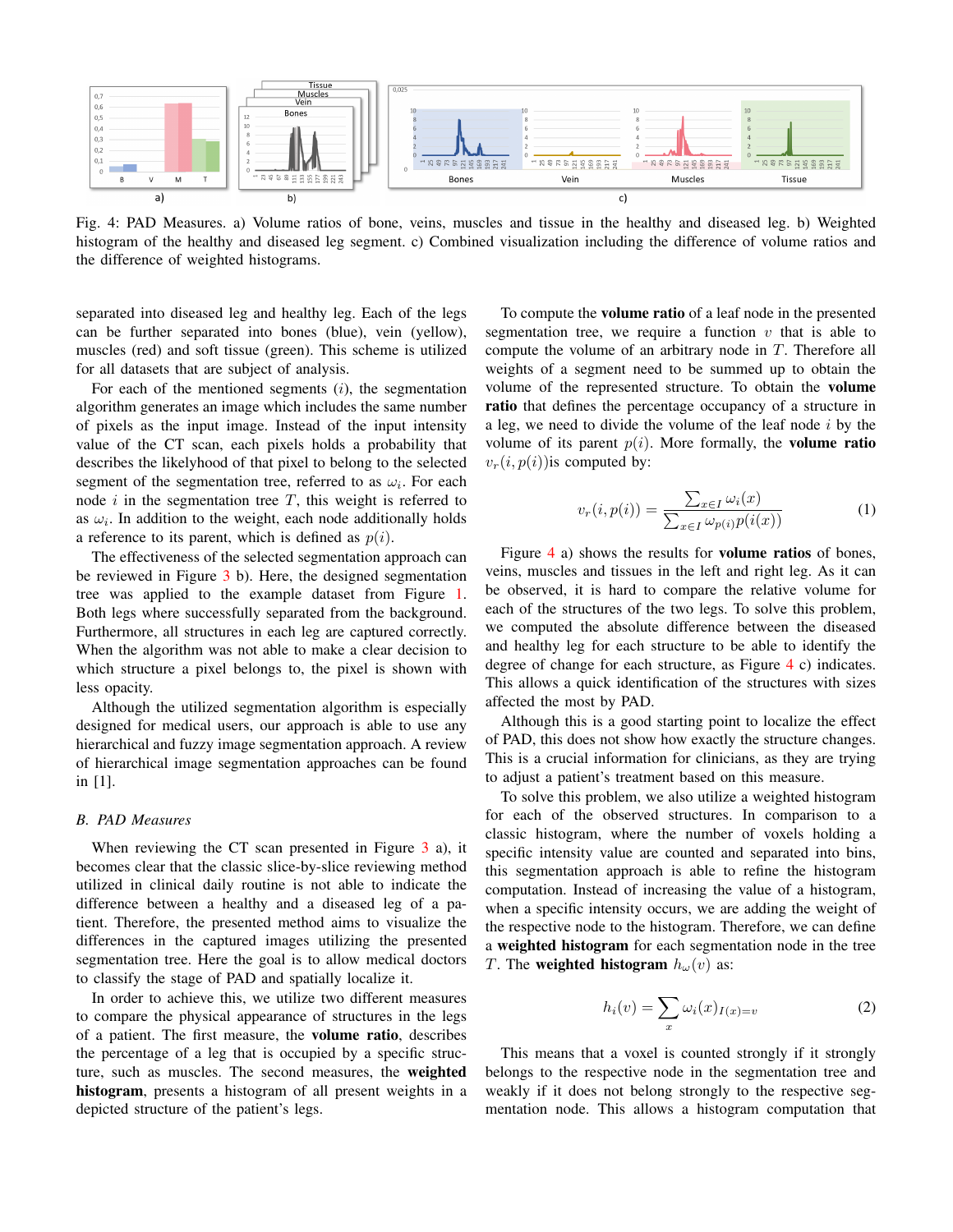<span id="page-4-0"></span>

Fig. 5: General examination of PAD effects and their distribution in the diseased leg. a) PAD Measures visualization. User can set a threshold that selects voxels in the diseased leg with a high difference to the healthy leg. b) Highlighted voxels in the muscle of the patient. c) Highlighted voxels in the tissue of the patient with a closeup.

summarized the occurancies of intensity values respectively to their segmentation result.

An example for the weighted histogram computation of the muscles in the diseased and healthy leg can be found in Figure [4](#page-3-0) b). As it can be seen, it is hard to compare the difference between the two histograms. To solve this problem, the absolute difference between the histograms is computed, as shown in Figure [4](#page-3-0) c). This allows users to identify the intensity values whose occurancy is varying mostly in a depicted structure.

In order to present the results for the differences of volume ratios and the difference of weighted histograms for bones, veins, muscles and tissue to medical doctors, the computed measures are combined to an overall visualization, as shown in Figure [4](#page-3-0) c). The visualization is separated into four parts, one for each structure. We are utilizing a consistent color scheme to differentiate between the structures, as shown in Figure [3.](#page-2-1) The background of each image shows the difference of volume ratios of each structure as bar charts. Here, users can directly identify structures that differentiate in the legs mostly. In addition, each part of the visualization holds the difference of weighted histograms as the foreground. The histograms are shown with the same scale such that users can directly compare all structures and identify peaks in the graphs.

The presented visualization allows users to obtain an impression of how the volumes of two structures differ within the shown structures. In addition, it allows to identify the structure of the leg with the highest difference and also to see the exact intensity values in each structure that causes the difference.

#### *C. Back Mapping*

Although the presented PAD measures can provide a good impression about the stage of a PAD, it does not provide a spatial localization of areas in the the human leg that are affected the most. To solve this problem, the presented workflow allows highlighting of image voxels that hold an intensity value differing in the healthy and the diseased leg. This is accomplished by letting the user select a threshold that needs to be exceeded. In the presented PAD measures plot, users can define the substructure they are interested in and the threshold, as shown in Figure [5](#page-4-0) (red line).

The highlighting is embedded in the slice-by-slice reviewing procedure that is utilized in clinical daily routine. This allows an easy to understand representation for medical users.

Here, all voxels that exceed the user defined threshold  $t$  in the respective difference of histograms of a selected structure i. More formally, this means we are creating a new image, where:

$$
I^*(x)_i = \begin{cases} c * \omega(x) , \text{ if } h_\omega(I(x)) > t \\ I(x) , \text{ else} \end{cases}
$$
 (3)

where  $c$  is a selected highlight color by the user. For all values that are not exceeding the defined threshold  $t$ , the voxel intensity values from the original image is shown. Contrary to this, if an intensity value exceeds the user defined threshold, all voxels with the respective intensity value in the original image are highlighted by the user defined color  $c$ .

The  $\alpha$  value of all voxels that are highlighted is adjusted according to the respective value  $\omega_i(x)$  of the selected segmentation node. If the weight of the current voxel is 0, the highlight color will be transparent. This means that the highlighted voxel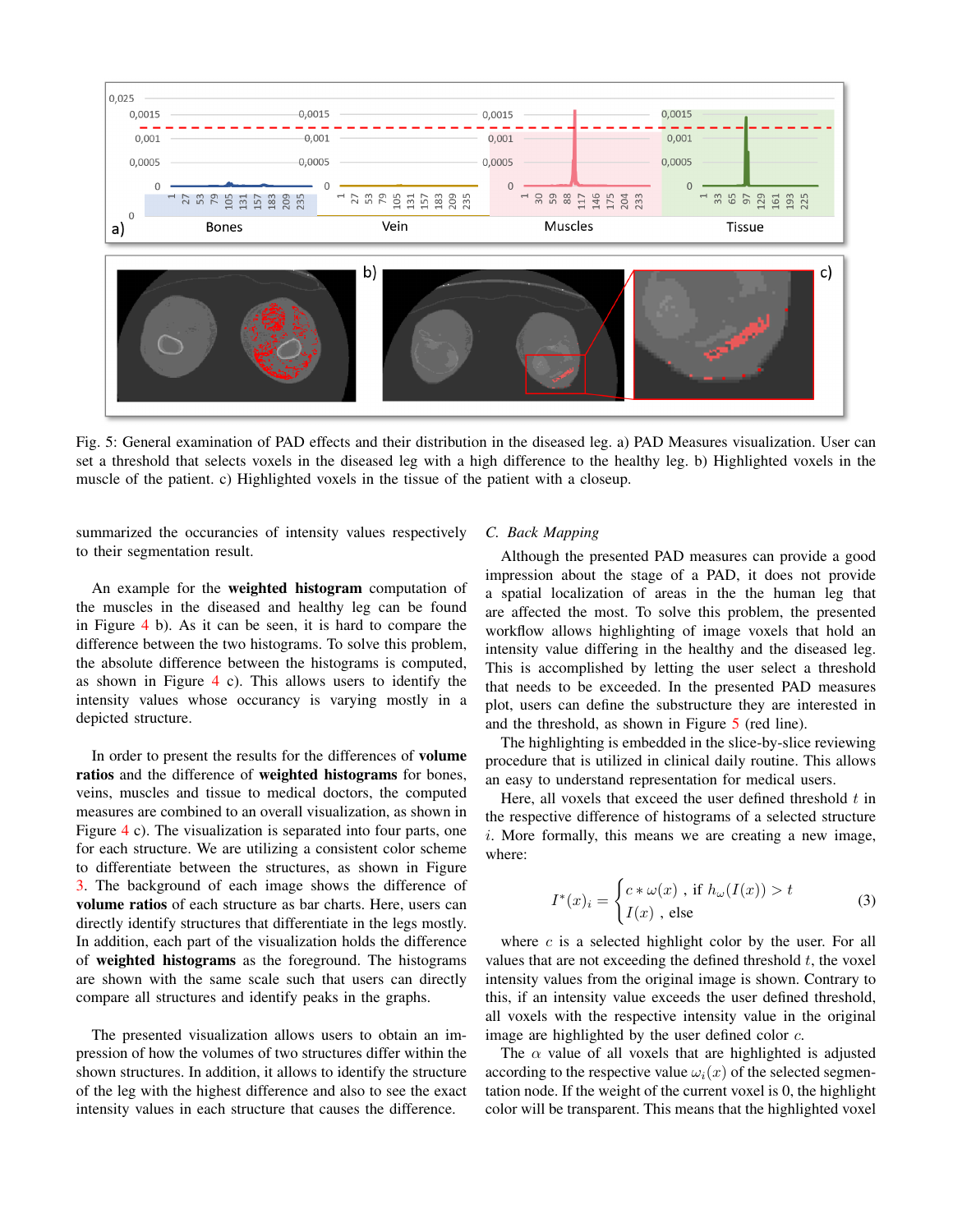is not a part of the selected segment and not of interest in the current investigation. Contrary to this, if the weight of a voxel in the selected node is 1, the voxel is shown opaque and in the selected highlight color, as shown in Figure [5](#page-4-0) b) and c).

This allows medical doctors to review the CT scan in the slice-by-slice visualization approach and identify regions that are highly affected by PAD. As users can select the structure where they want to have a highlighting, they can directly relate the effect of PAD to the different structures of the human body.

## V. RESULTS

To show the effectiveness of this work, we utilized the presented workflow to examine real world datasets of patients facing a PAD disease. The data was retrieved from Premier Health's Miami Valley Hospital in Dayton (Ohio). The shown patients gave permission to use their datasets, which are anonymized. Each dataset was labeled by a medical doctor with the PAD scale as currently utilized in clinical daily routine. The presented cases show stage 2 and stage 3 PAD, which are the one that clinicians are most interested in.

# *A. PAD Localization*

The first scenario we investigated is a general PAD localization and distribution analysis in the diseased leg of a patient shown in Figure [1.](#page-1-0) For the analysis, the entire dataset was utilized. Here, the patient was initially classified with PAD stage 2, which is an early stage of the PAD progression. In the presented case, medical doctors are interested in identifying the effect of PAD to the different structures in the human leg.

As mentioned before, each leg is separated into its bones, veins, muscle and tissue. Figure [5](#page-4-0) a) shows the resulting PAD measure visualization presented in this work. When reviewing the plot, it can be observed that the difference in the volume ratios is very low in the bones and vein. This indicates that the PAD did not lead to significant size changes in the respective structures. Contrary to this, differences are high when considering the muscles and tissue of the patient. This impression is strengthened, when reviewing the differences of weighted histograms for both structures. Here, we selected a threshold covering both peaks of the shown histograms to investigate the areas in the human body that is affected the most by the PAD disease.

As Figure [5](#page-4-0) b) shows, the effects of PAD are widely distributed throughout the entire muscle tissue. The highlighted voxels can be found in almost all slices, when scrolling through the entire volume. This indicates that the first effects of PAD is a change in the muscle tissue throughout the entire diseased leg.

Contrary to this, Figure  $5$  c) shows a cluster of voxels that is highlighted in the tissue around the knee cap of the patient. Interestingly, almost no voxels are highlighted in the remaining slices. PAD patients usually experience pain when walking and the detected cluster around the kneecap can be a reason for this pain. This helps medical doctors to adjust the utilized therapy and focus on the condition of a patient's knee.

<span id="page-5-0"></span>

Fig. 6: Hypothesis forming for an image-based indicator of PAD stages. Top: PAD plot for a patient classified with stage 2. Down: PAD plot for a patient classified with stage 3.

# *B. Hypothesis Forming*

The second scenario we investigated with the presented technique is the case of a hypothesis forming for an imagebased measure to classify the PAD progress of a patient.

In the presented case, we compared the presented PAD plots obtained from a stage 2 and a stage 3 PAD patient. As mentioned before, the current scales utilized in clinical daily routine are based on a patient-specific pain response that is hard to classify. With the presented method, we want to equip medical doctors with an objective tool that allows them to create objective measures for PAD scale classification.

The results of the made comparison can be reviewed in Figure [6.](#page-5-0) The top PAD plot presents the obtained measure for a PAD patient that is currently classified as stage 2. The down PAD plot shows the results for a PAD patient in stage 3.

Although the number of tested subject is not sufficient to provide statistical evidence, the presented method can be used to provide an initial hypothesis forming. When reviewing both test subjects, the first hypothesis is that the bones of a patient are not affected significantly by PAD, regardless of the current stage. Furthermore, the overall difference in the volume ratios calculated for the vein of a patient increases when considering a further stage. In addition, the vein's morphology seems so change as well during stage 3. The same hypothesis arises when considering the plots for the muscles of the two patients. Interestingly, the difference in the volume ratios of the patient facing a stage 3 PAD decreases, when considering the tissues of the patient. Here, the hypothesis arises that the tissue is not an visual indicator to classify the PAD stages.

The identified hypothesis are subject for further investigation throughout a clinical study that aims to provide statistical evidence for these findings. The results indicate that an imagebased measure for PAD stages is not a one-dimensional scale, as multiple structures are contributing to the PAD diseases stage. This hypothesis is strengthened by the feedback of our medical collaborators, which claim:

*Our initial approach was to look specifically at acute limb ischemia to determine whether we can identify differences in the tissues that could predict a potentially salvageable limb from one that cannot be saved. Current decisions regarding*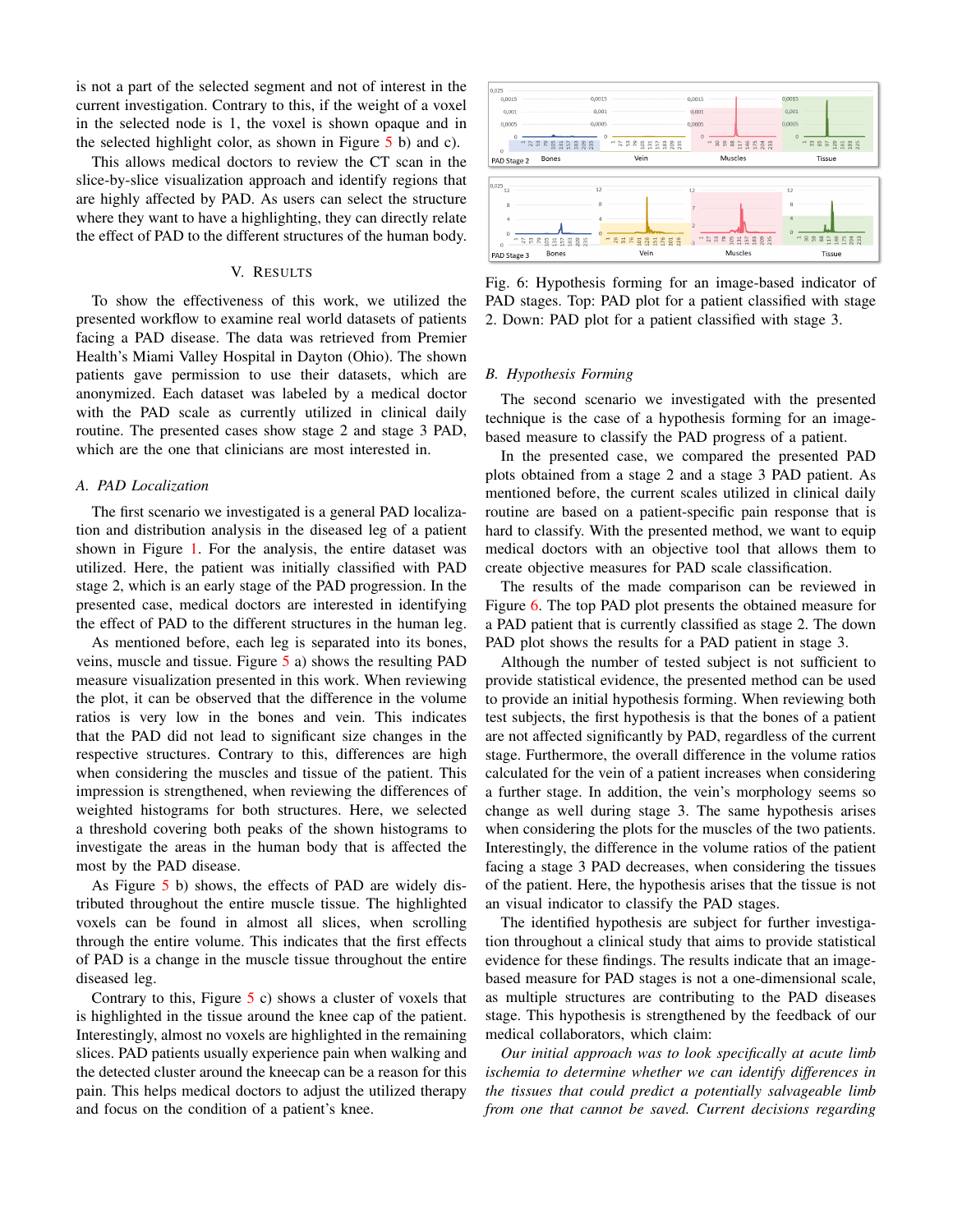*amputation are based on physical examination or measurement of compartment pressures. With better refinement of this approach we hope this approach might also play a greater role in chronic limb ischemia.*

The presented visualization clearly shows the advantage of the presented PAD plots. Regardless of patient position in the CT-scan device, the area that is captured within the CT-scan device or legs that contain prosthesis, the utilized segmentation approach can capture each leg and its substructures and thus they can be compared.

#### VI. DISCUSSION

The following section aims to discuss the defined require-ments for an objective PAD measure as shown in Section [III.](#page-1-1)

R1: The presented methodology provides measures to compare a healthy and a diseased extremity of a patient objectively. Here, different structures in the legs can be compared as well considering their histograms and their volume. The comparison works independently from the position of the patient and the location of the legs in the considered CT scan as long as they are present with a similar volume. In cases where patients have an implanted artificial knee cap or other metal surgery supplies in their extremities, the affected areas can not be considered for the computation of the PAD measures. Metal massively affects the resulting CT scan and would therefore corrupt the PAD measure computation.

R2: The localization of PAD is achieved by the back mapping procedure presented in this work. Users can select structures and set a threshold that allows to select the voxels which are highlighted. Here, users can examine the effects of PAD to different structures in the patient's extremities.

R3: The intuitive exploration of patient data is a crucial point in promoting a novel visualization technique. Our medical collaborators agreed that the data representation is easy to understand and the interaction works intuitive. They also appreciated the inclusion of the state of the art slice-by-slice reviewing procedure in the presented approach.

R4: The inclusion of uncertainty information is a key point of the presented approach. The utilized segmentation approach outputs a fuzzy segmentation allowing to express areas that cannot be separated clearly. This information is utilized to refine the volume computation for each structure in the patients extremities as well as the histogram computations. In addition, the back mapping is color coded according to the uncertainty of the segmentation result. This leads to an overall objective PAD measure that includes uncertainty information throughout each computational step.

# VII. CONCLUSION

This work is an initial step towards an image-based indicator for PAD classification and localization. We achieved this by utilizing a hierarchical and fuzzy segmentation approach. This allows to isolate the different structures in each leg of a patient and compare these structures. The comparison is achieved by an intuitive visualization. In order to identify the effects of the PAD to different structures in the leg, we allow a visual highlighting in the state of the art slice-by-slice reviewing technique utilized in clinical daily routine.

#### ACKNOWLEDGMENT

We would like to thank the Premier Health Hospitals in Dayton (Ohio) for permission to work with the anonymized patient data shown in this work.

#### **REFERENCES**

- <span id="page-6-18"></span>[1] P. Arbelaez, M. Maire, C. Fowlkes, and J. Malik. Contour detection and hierarchical image segmentation. *IEEE Trans. Pattern Anal. Mach. Intell.*, 33(5):898–916, 2011.
- <span id="page-6-1"></span>[2] H. AT, C. MH, T.-J. D, and et al. Peripheral arterial disease detection, awareness, and treatment in primary care. *JAMA*, 286(11):1317–1324, 2001.
- <span id="page-6-17"></span>[3] J. F. Barrett and N. Keat. Artifacts in ct: Recognition and avoidance. *RadioGraphics*, 24(6):1679–1691, 2004.
- <span id="page-6-3"></span>[4] S. Bellmunt, M. Roqu, D. Osorio, H. Pardo, J.-R. Escudero, and X. Bonfill. Healthcare quality indicators of peripheral artery disease based on systematic reviews. *European Journal of Vascular and Endovascular Surgery*, 48(1):60 – 69, 2014.
- <span id="page-6-6"></span>[5] G.-P. Bonneau, T. Ertl, and G. M. Nielson, editors. *Scientific Visualization: The Visual Extraction of Knowledge from Data*. Springer, 1 edition, 2006.
- <span id="page-6-10"></span>[6] C. Correa and K.-L. Ma. Size-based Transfer Functions: A New Volume Exploration Technique. volume 14, pages 1380–1387, 2008.
- <span id="page-6-4"></span>[7] D. Dhanoa, M. O. Baerlocher, A. J. Benko, J. F. Benenati, M. D. Kuo, S. R. Dariushnia, S. Faintuch, M. Midia, and B. Nikolic. Position statement on noninvasive imaging of peripheral arterial disease by the society of interventional radiology and the canadian interventional radiology association. *Journal of vascular and interventional radiology : JVIR*, 27 7:947–51, 2016.
- <span id="page-6-13"></span>[8] V. D. Ges and V. Starovoitov. Distance-based functions for image comparison. *Pattern Recognition Letters*, 20(2):207 – 214, 1999.
- <span id="page-6-14"></span>[9] A. Geurts, G. Sakas, A. Kuijper, M. Becker, and T. v. Landesberger. Visual comparison of 3d medical image segmentation algorithms based on statistical shape models. In V. G. Duffy, editor, *Digital Human Modeling. Applications in Health, Safety, Ergonomics and Risk Management: Ergonomics and Health*, pages 336–344. Springer International Publishing, 2015.
- <span id="page-6-15"></span>[10] C. Gillmann, H. Leitte, T. Wischgoll, and H. Hagen. From Theory to Usage: Requirements for successful Visualizations in Applications. In *IEEE Visualization Conference (VIS) - C4PGV Workshop*, 2016.
- <span id="page-6-16"></span>[11] C. Gillmann, R. G. Maack, T. Post, T. Wischgoll, and H. Hagen. An uncertainty-aware workflow for keyhole surgery planning using hierarchical image semantics. *Visual Informatics*, 2(1):26 – 36, 2018. Proceedings of PacificVAST 2018.
- <span id="page-6-11"></span>[12] C. Gillmann and P. Salz. Improving Visual Communication for EIT-Based Lung Research. In *Pacific Visualization Symposium (PacificVis), 2014 IEEE*, volume 10, pages 291–295, 2014.
- <span id="page-6-7"></span>[13] C. Gillmann, T. Wischgoll, and H. Hagen. Visual Exploration in Surgery Monitoring for Coronary Vessels. In *IEEE Visualization Conference (VIS) - VIP Workshop*, 2015.
- <span id="page-6-8"></span>[14] A. Kanitsar, R. Wegenkitti, D. Fleischmann, and M. E. Gröller. Advanced Curved Planar Reformation: Flattening of Vascular Structures. In *IEEE Transactions on Visualization and Computer Graphics*, volume 1, pages 99–108, 2012.
- <span id="page-6-2"></span>[15] C. Kramer, M. Yadava, and J. Lindner. Chapter 7 - imaging for regenerative therapy for {PAD}. In E. R. Mohler and B. H. Annex, editors, *Regenerative Medicine for Peripheral Artery Disease*, pages 95 – 116. Academic Press, Boston, 2016.
- <span id="page-6-0"></span>[16] I. J. Kullo and T. W. Rooke. Peripheral artery disease. *New England Journal of Medicine*, 374(9):861–871, 2016.
- <span id="page-6-5"></span>[17] G. L Tang, J. Chin, and M. R Kibbe. Advances in diagnostic imaging for peripheral arterial disease. 8:1447–55, 10 2010.
- <span id="page-6-12"></span>[18] G. Läthén, S. Lindholm, R. Lenz, and M. Borga. Automatic Tuning of Spatially Varying Transfer Functions for Blood Vessel Visualization. In *IEEE TVCG (SciVis Proceedings)*, volume 18, pages 2345–2354, 2012.
- <span id="page-6-9"></span>[19] N. Lee and M. Rasch. Tangential Curved Planar Reformation for topological and orientation invariant Visualization of Vascular Trees. In *EMBS Annual International Conference*, volume 28, 2006.